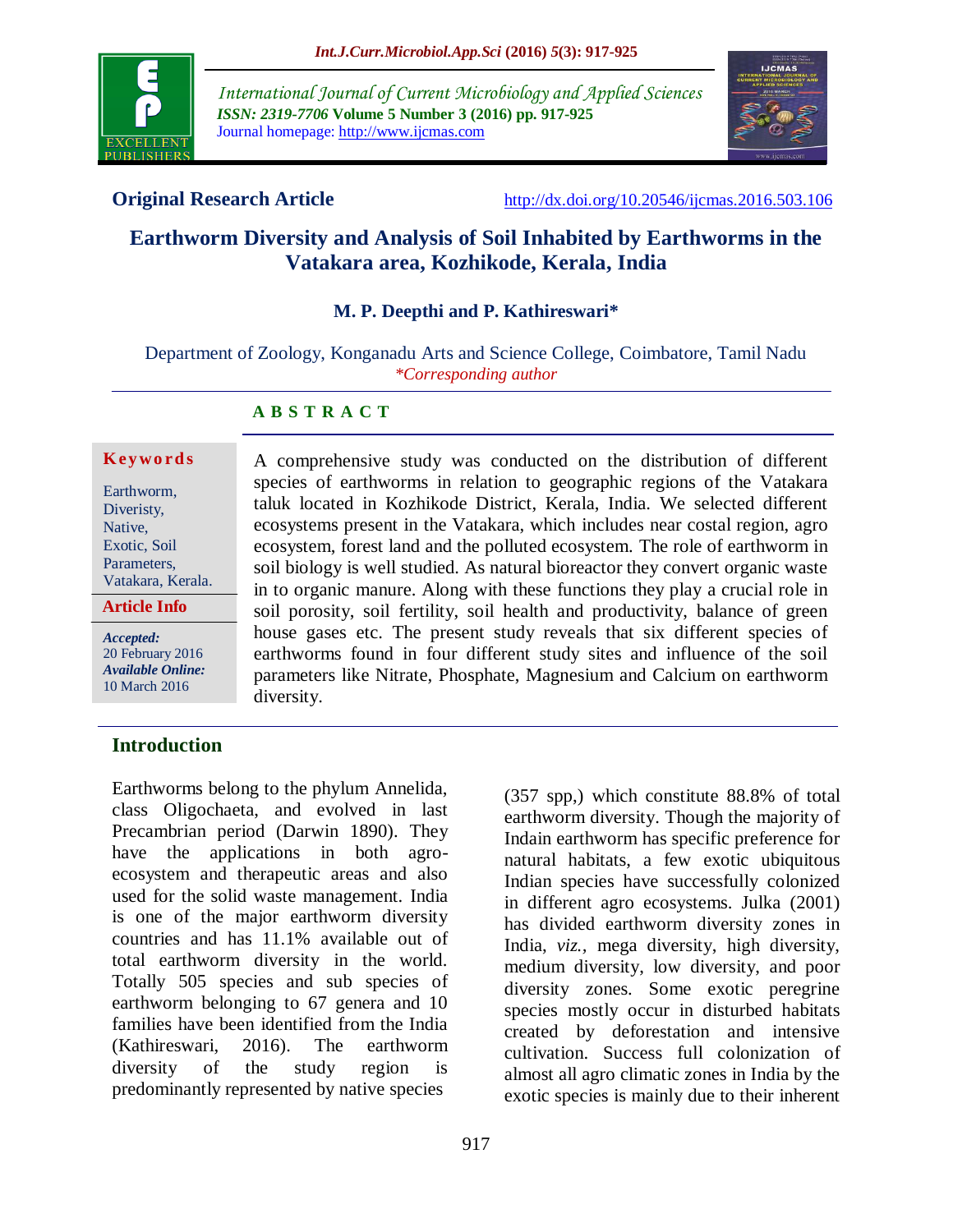ability to withstand disturbance and interference (Julka 1988). Some widely distributed native peregrine species are able to tolerate disturbed conditions. There are some ecological types of earthworm have been recognized viz., epigeic, endogeic, anecic.

In agriculture ecosystem earthworms play a beneficial role and are called as cultivators of land. Their habitat of burrowing and swallowing helps to increase the fertility of soil in many ways. Their burrow permits the penetration of air and moisture in the porous soil and improves the drainage; make the downward growth of the roots easier. The earthworms are continuously dragging dead leaves in to their burrows to eat them. They are only partially digested and their remains are thoroughly mixed with the castings.

Earthworm provides optimum conditions for plant growth by reducing both acidity and alkalinity of soil. Plant growth stimulants such as auxins are produced in the earthworm castings. These hormones stimulate roots to grow faster and deeper. A more important beneficial effect of soil is the mixing and changing of soil texture caused by burrowing and improves water filtration rates and absorption rates of soil. The tunneling activity improves soil aeration and permeability. It increases water holding capacity of the soil and it carries out high turnover soil.

The present study of earthworm diversity and analysis of soil inhabited by the earthworms are conducted in the four different sites of Vatakara, Kerala that including near coastal region, agroecosystem, forest land and polluted ecosystem.

# **Materials and Methods Study Site**

Vatakara is located at [11.60°N 75.58°E.](https://tools.wmflabs.org/geohack/geohack.php?pagename=Vatakara¶ms=11.60_N_75.58_E_) It

has an average elevation of 15 m (49 ft). Geographically, Vatakara is situated about 48 km to the north of [Kozhikode](https://en.wikipedia.org/wiki/Kozhikode) City, approximately 44 km to the south of [Kannur](https://en.wikipedia.org/wiki/Kannur) City and it is proximate to [Mahe](https://en.wikipedia.org/wiki/Mah%C3%A9,_India) [\(Mahe](https://en.wikipedia.org/wiki/Mahe_district)  [district\)](https://en.wikipedia.org/wiki/Mahe_district). This is the third largest town of [North Malabar.](https://en.wikipedia.org/wiki/North_Malabar) The town lies by the side of a river known by different names as Moorad river, Kuttiadi river or Kotakkal river. Originally known as *Vadakkekara* (north shore). It has a good beach called Sand Banks that's near Vatakara municipality. Rainfall is significant for most of the months and the rainfall here averages about 3508 mm. The average annual temperature in Vadakara is 27.3 °C.

### **Soil Analysis**

Soil analysis was done by titration method. The methods of soil analysis are given below.

## **Determination of Nitrate in Soil Sample**

10 g of soil sample was mixed with 100ml of distilled water and 10ml of soil solution is filtered in test tube and added 0.2ml of sulphanyilic acid and  $0.2$ ml of  $0.5\%$   $\alpha$ naphthalamine solution. The development of pink colour was observed. The intensity of pink color is measured in colorimeter at 530 nm and 10 ml of distilled water is used as blank.

#### **Determination of Phosphate in Soil Sample**

10g of soil sample was dissolved in 100ml of distilled water and filtered using whatman no 1 filter paper. 2.5ml of filtrate was taken in a test tube and add 0.5ml of ammonium molibdate and 0.3ml of elon. Then it is kept for 15 minute for the development of blue color and it was measured at 650nm in calorimeter.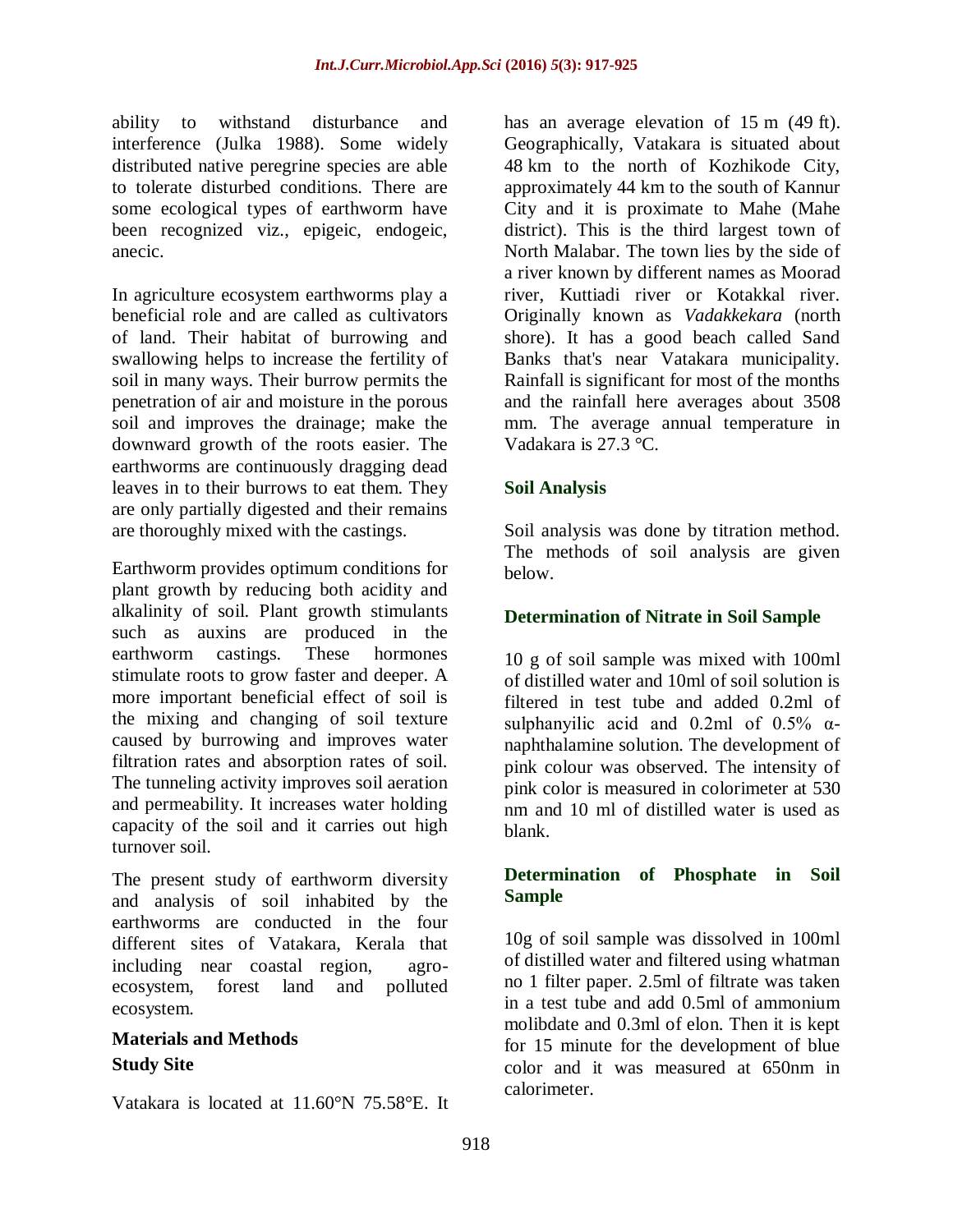### **Determination of Magnesium in Soil Sample**

10g of soil sample was dissolved in 100ml of distilled water and filtered using whatman no.1 filter paper. 20ml of the filtrate was taken in a conical flask and add 1ml of buffer solution and 1ml of erychrome black T indicator and it was titrated against EDTA solution in the burette. The color changes from pink colour to greenish blue was observed as final results and the burette reading was noted and calculated.

#### **Determination of Calcium in Soil Sample**

10g of soil was dissolved in 100ml of distilled water and filtered using whatman no.1 filterpaper. 20ml of the filtrate was taken in a conical flask and add 1ml of sodium hydroxide followed by 200mg of indicator mixture. A pink color develops and it was titrated against EDTA from the burette. The pink color changes to purple color and this is an end point.

#### **Earthworm Collection and Preservation**

Adult earthworms were collected from the four regions viz., agricultural land, forest region, land near by coastal region and polluted area of Vataka region, Kozhikode, Kerala, India by digging and hand sorting method (Julka 1993). Collection was done during the month of December 2015. The collected specimens were identified up to species level by Dr. (Mrs.) P. Kathireswari. The presence of earthworm was located based on the availability of worm casts on the surface soil and color and humidity of soil. Adult earthworms were sorted and taken in to the college laboratory along with their native soil. Then they are washed with distilled water and preserved in formalin solution for identification.

#### **Results and Discussion**

The earthworm survey conducted in 4 different stations of Vatakara taluk revealed that the occurrence of six species of earthworms belonging to five families namely Megascolecidae, Glossoscolecidae, Almidae, Octochaetidae, Lumbricidae collected from different habitat such as forest area, polluted area, land near by sea shore, and agro ecosystem. The different species of earthworms and their stations are given in table 2.

#### **Earthworm Fauna**

The list of six earthworm species belonging to five families sampled from four different stations of Vatakara and it was ecologically categorized into three types are given in the table 5.

Details of sampled earthworm from four different stations of Vatakara, Kozhikode, Kerala.

#### *Glyphidrilus annandalei*

Taxonomy: It is included in the phylum-Annelida, class-Clitellata, sub class-Haplotaxida, family-Almidae

Distribution: This species was known from India: Malabar Coast, Travancore, Coorg, Mysore, Calicut, Malapuram and Tiruvallur, Gadana River, and tributaries in the buffer zone of Kalakkad-Mundanthurai Tiger Reserve from a sub basin of the river in the southern Western Ghats, Bangalore, and Bhadravatha and along the edge of Bhavani River, northern parts of Tamil Nadu, and southern parts of Karnataka, India. Sandy banks of the Harangi, Madapur (Coorg), and of the Cauvery, Dubari forests, Fraserpett (Coorg).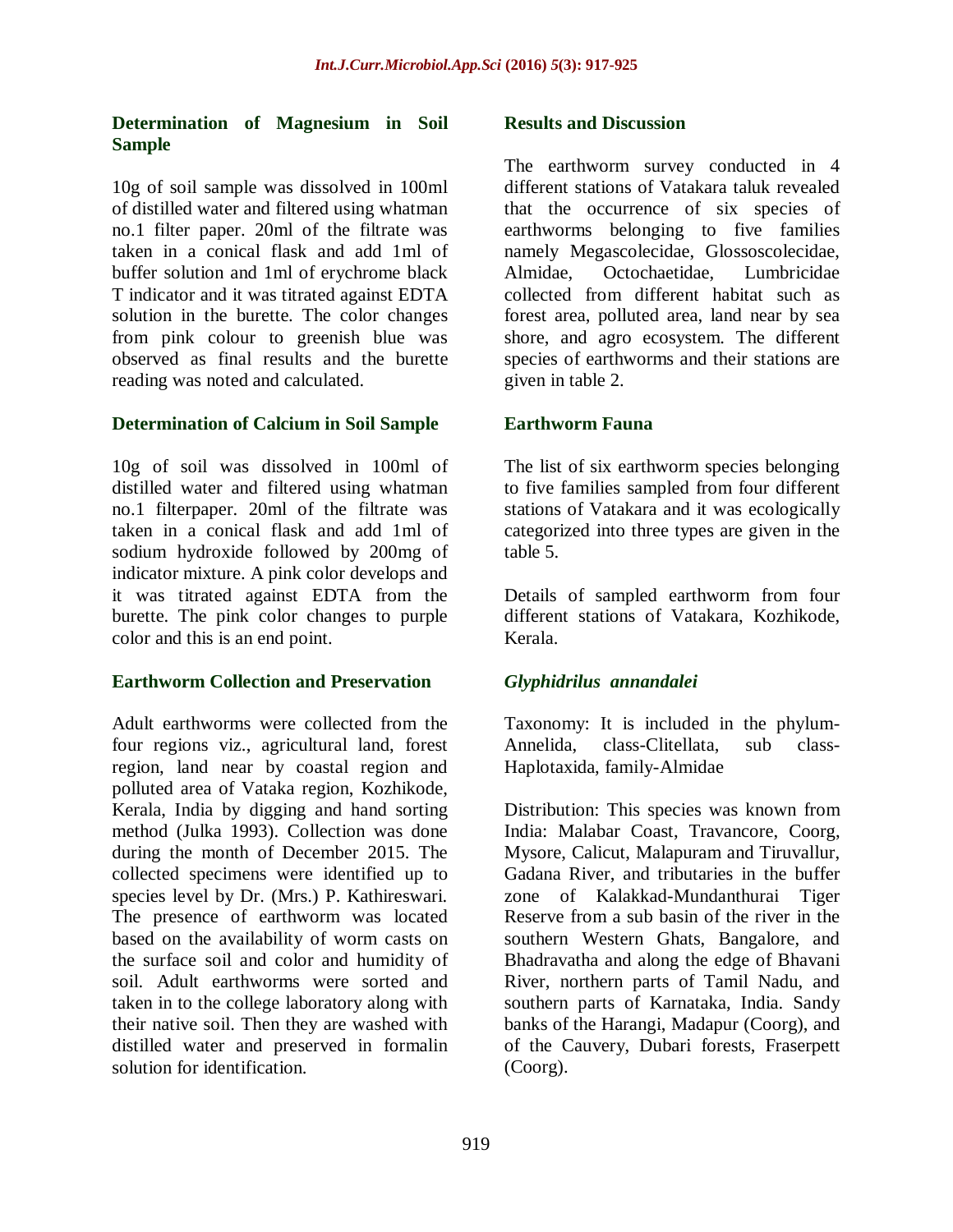#### *Argilophilus variabilis (Aiyer, 1929)*

Taxonomy: It is included in the phylum-Annelida, Class-Clitellata, Subclassoligochaeta, Order-Haplotaxida and famil-Megascolecidae.

Distribution: Neartic, oriental

#### *Eisenia fetida*

Taxonomy: It is included in the phulum-Annelida, class-Oligochaeta, order-Haplotaxida, family-Lumbricidae

Distribution: They are native to Europe, but have been introduced to every other continent except [Antarctica.](https://en.wikipedia.org/wiki/Antarctica)

#### *Dichogaster bolaui*

Taxonomy: It is included in phylum-Annelida, Class-Clitellata,Order-Haplotaxida, Suborder-Lumbricina and family-Octochaetidae

Distribution: *Dichogaster bolaui*, one of the most frequent peregrine species in tropical and subtropical regions . This species has an eastern African origin. In cold temperate countries, it has been reported only in greenhouses. However, Terhivuo and Erse´us et al., have repeatedly found the species within the sewerage systems of buildings.

#### *Lampito mauritii*

Taxonomy: It is included in phylum-Annelida, Class-Clitellata, Subclass-Oligochaeta, Order-Haplotaxida, Suborder-Lumbricina, and family-Megascolecidae

Distribution: It is a peregrine species, distributed all over the world. Its habitat include garden, manure heaps, field etc.

#### *Pontoscolex corethrurus*

Taxonomy: It is included in the phylum-Annelida, Class-Oligochaeta, Order-Opisthopora and family-Glossoscolecidae.

Distribution: Cosmopolitan. This species is originally endemic to tropic America. At present it has pantropical distribution caused by human activity and is one of the most widely spread earthworms in the world. In India and Taiwan, this species is widely distributed. It is also recorded in the Lanyu, Siaoliouciou, Turtle and Kinmen Islands.

The study showed that the family Megascolecidae was dominant in the two habitats of the study area. The earthworm species *Lampito mauritii* was seen in both polluted area as well as land near by sea shore. This may be due to their high innate immunity to withstand disturbed conditions. Among the six species four species are epigeic and one species is anecic and the other one is endogeic. Epigeic species are<br>Glyphidrilus annandali, Argilophilus *Glyphidrilus annandali, Argilophilus variabilis* and *Dichogaster bolaui.* Anecic species is *Lampito mauritii* and endogeic species is *Pontoscolex corethrurus.* The study revealed that the three species are exotic and other three species are native to India. According to Julka (1998) earthworms in India have been introduced in to the new areas by man and other agencies along with the import of soil containing materials (Plants, agricultural and horticultural products) and the species colonize successfully due to their inherent ability to withstand disturbance and interference..

#### **Results of Soil Analysis**

The results of soil analysis showed that earthworm containing soil have the high macronutrients as well as micronutrients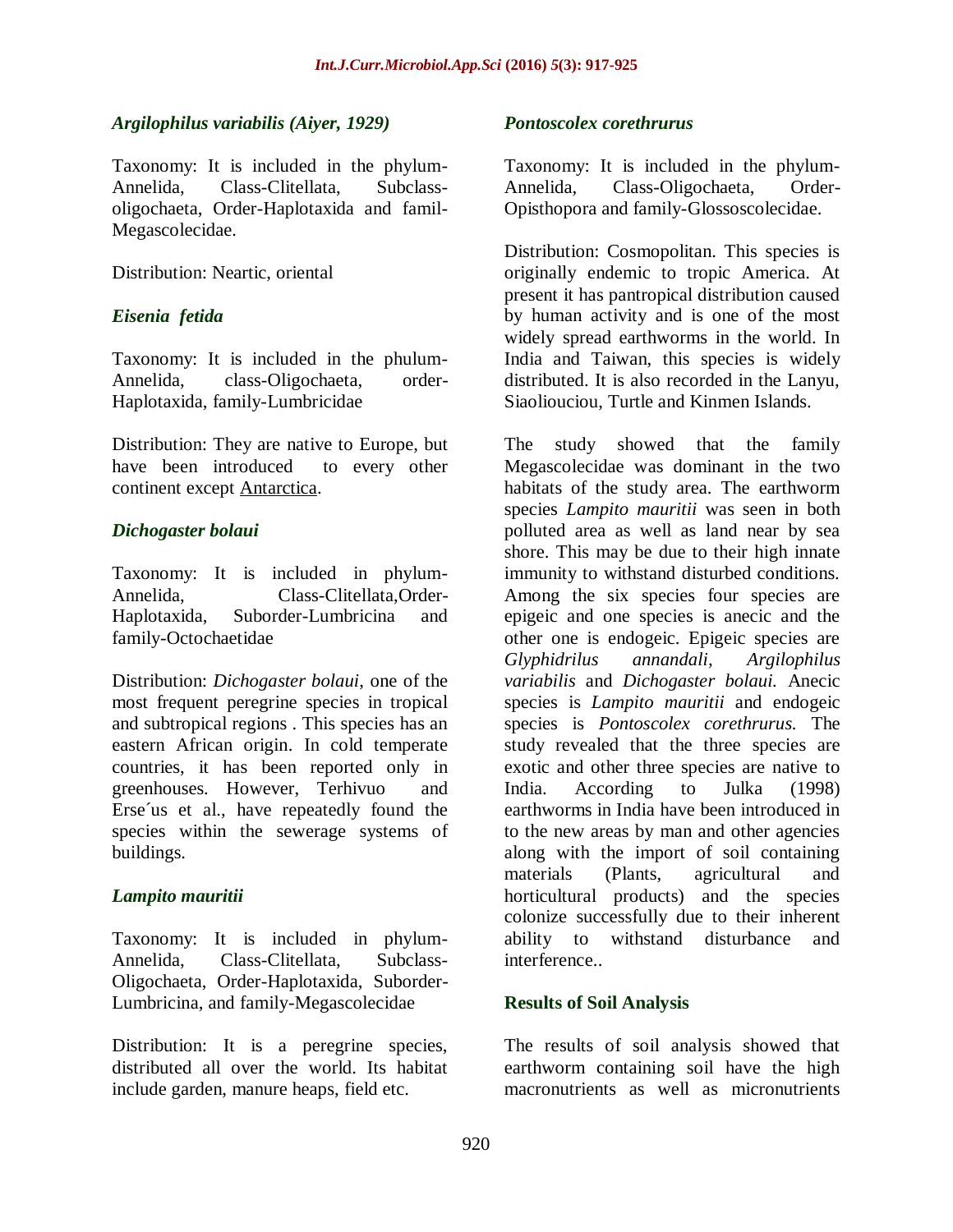content. In the present study the nitrate, and magnesium level are high in forest area and low in land near by sea shore when compared to other region. The high level of nitrate and phosphate in forest area may be due to the presence of more leaf liters and their decomposition by microbes as well as swallowing of leaf liters by earthworms. But in land near by sea shore was found to be less in nitrogen and phosphorus availability. This may be due to the sandy soil type of that area and there is no any leaf liters and organic debris seen when compared to that of forest ecosystem. In agro ecosystem the nitrate level is moderate when compared to others .The phosphorus level is high in the agro ecosystem.. This may be due to the presence of fertilizers. The earthworms also play an important role in maintaining this nutrient in agro ecosystem. The result of soil nutrient levels is given in table 4.

In forest area 37% of Nitrogen is present. It is highest value when compared to other areas.But in land near by sea shore less percentage (14%) of nitrate was found. In agro ecosystem 32% of nitrates were observed, may be due to chemical fertilizers applied in that area and in polluted area it was about 17%. The percentages of nitrates were presented in the graph 1.

Among the nutrients analyses, the phosphates were found to be higher amount in agro ecosystem (35%). The minimum levels of phosphate were found to be in the polluted area and it was about (16%). In forest area the phosphate level was found to be about (31%) and in land near by sea shore is about 16%. The percentage of phosphate in different sampled stations are given in graph 2

The amount of Magnesium in soil was found to be higher in forest area (35%). In the land near by sea shore and in the polluted area the presence of magnesium was found to be 17%. But in agro ecosystem it wasx about 31%. The percentage of magnesium in different sampled stations of Vatakara are given in the graph 3.

The high amount of calcium were analyzed in the agro ecosystem, and it was found to be 32%. Among the four sampled stations 19% of calcium was found to be in the land near by sea shore. In forest area 29% of calcium were analyzed. And in polluted area it was found to be 20%. The percentage of calcium in different sampled stations is given in graph 4

Vatakara taluk contain different geographical regions such as sea shore, agro ecosystem, and forest area. The soil of these regions may vary according to these habitats. The soil analysis of this region revealed that the presence of more amount of nutrients in the forest ecosystems followed by agro ecosystems. In agro ecosystem high phosphate and calcium was high when compared to the other areas. The minimum levels of nutrients were found in land near by sea shore as well as in the polluted area. The high content of nitrate in forest may be due to the presence of leaf liters and also because of the less anthropogenic activities.

The soil nutrient plays an important role in plant growth as well as the earthworm diversity. Nitrogen is an important building block of proteins, nucleic acids, and other cellular constituents which are essential for all forms of life. Plants normally take up majority of nitrogen they require as nitrate, which is a form of nitrogen that is found in the soil and also mineral fertilizer. In the present study the high amount nitrate were found in forest area, so the earthworm diversity of these area have the maximum diversity when compared to other areas.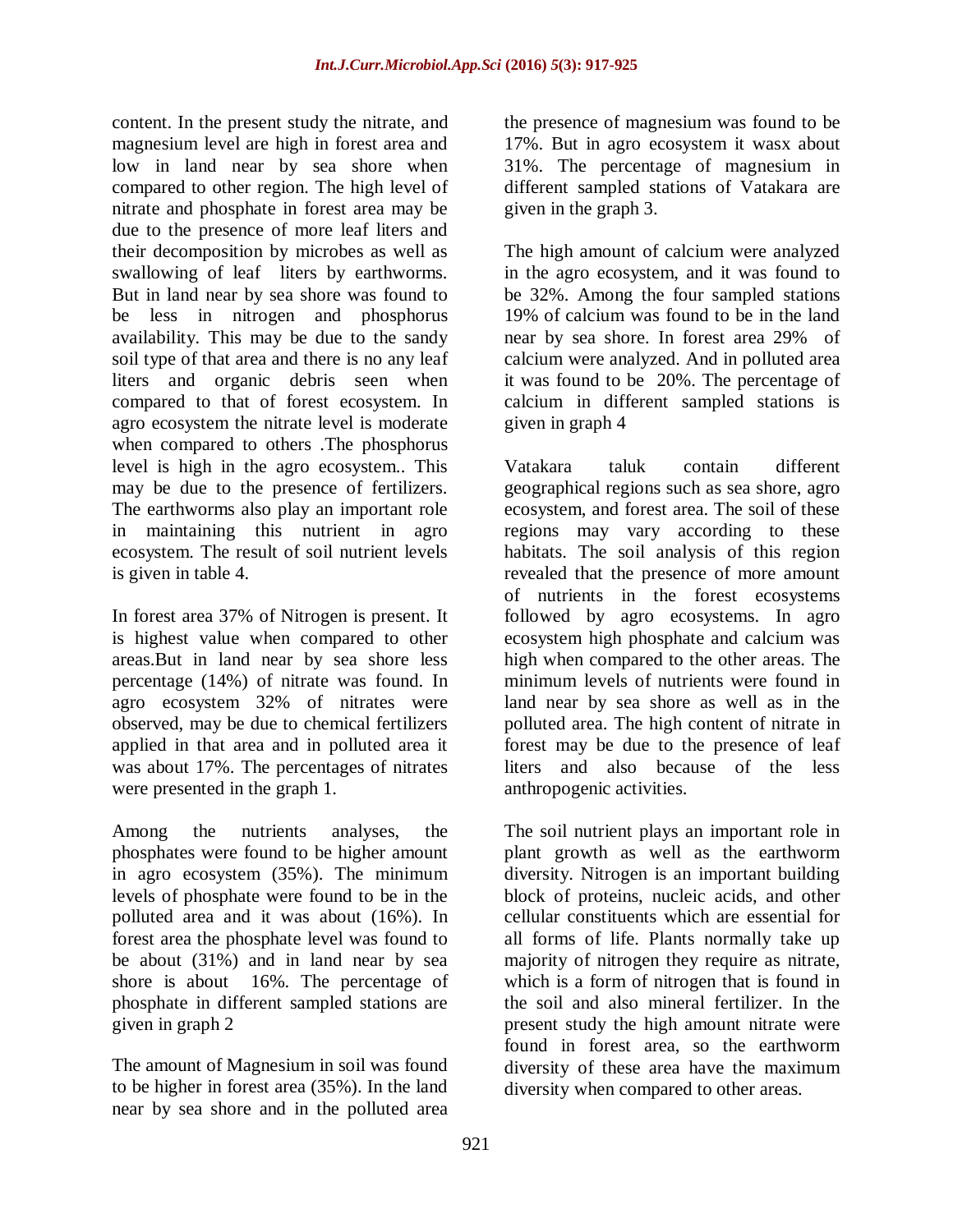#### *Int.J.Curr.Microbiol.App.Sci* **(2016)** *5***(3): 917-925**

| Sl No         | <b>STATION</b>         | <b>Species of Earthworm</b> |
|---------------|------------------------|-----------------------------|
|               | Agricultural land      | Pontoscolex corethrurus     |
| $\mathcal{D}$ | Land near by sea shore | Lampito mauritii,           |
|               |                        | Eisenia fetida              |
|               |                        | Pontoscolex corethrurus     |
|               | Forest area            | Glyphidrilus annandalei     |
|               |                        | Argilophilus variabilis     |
|               |                        | Dichogaster bolaui          |
|               | Polluted area          | Lampito mauritii            |

#### **Table.1** Earthworm Species from Different Study Stations of Vatakara, Kozhikode, Kerala

### **Table.2** List of Earthworm Species, Families and Ecological Categories

| <b>Sl</b>     | Family           | <b>Species</b>             | <b>Ecological</b> | Native/       |
|---------------|------------------|----------------------------|-------------------|---------------|
| No.           |                  |                            | Category          | <b>Exotic</b> |
|               | Megascolecidae   | 1.Argilophilus variabilis  | Epigeic           | <b>Native</b> |
|               |                  | 2.Lampito mauritii         | Anecic            | Native        |
| 2             | Glossoscolecidae | 3. Pontoscolex corethrurus | Endogeic          | Exotic        |
| $\mathcal{R}$ | Almidae          | 4.Glyphidrilus annandalei  | Epigeic           | Native        |
|               | Octochaetidae    | 5.Dichogaster bolaui       | Epigeic           | Exotic        |
|               | Lumbricidae      | 6.Eisenia fetida           | Epigeic           | Exotic        |

# **Table.3** Soil Nutrients of Different Earthworm Sampled Stations of Vatakara, Kozhikode, Kerala

| <b>Soil nutrients</b> | <b>Nitrate</b> | <b>Phosphate</b> | <b>Magnesium</b> | Calcium    |
|-----------------------|----------------|------------------|------------------|------------|
| Forest area           | 30 ppm         | 49 ppm           | $140$ ppm        | $1006$ ppm |
| Agro-ecosystem        | 25.4 ppm       | 55.6 ppm         | $122$ ppm        | $1124$ ppm |
| Land near by sea      | $11.6$ ppm     | $28.9$ ppm       | $67.4$ ppm       | 668 ppm    |
| shore                 |                |                  |                  |            |
| Polluted area         | 14 ppm         | 25 ppm           | 86.6 ppm         | 702 ppm    |

## **Graph.1** Showing Percentage of Nitrates in Different Earthworm Sampled Stations in Vatkara

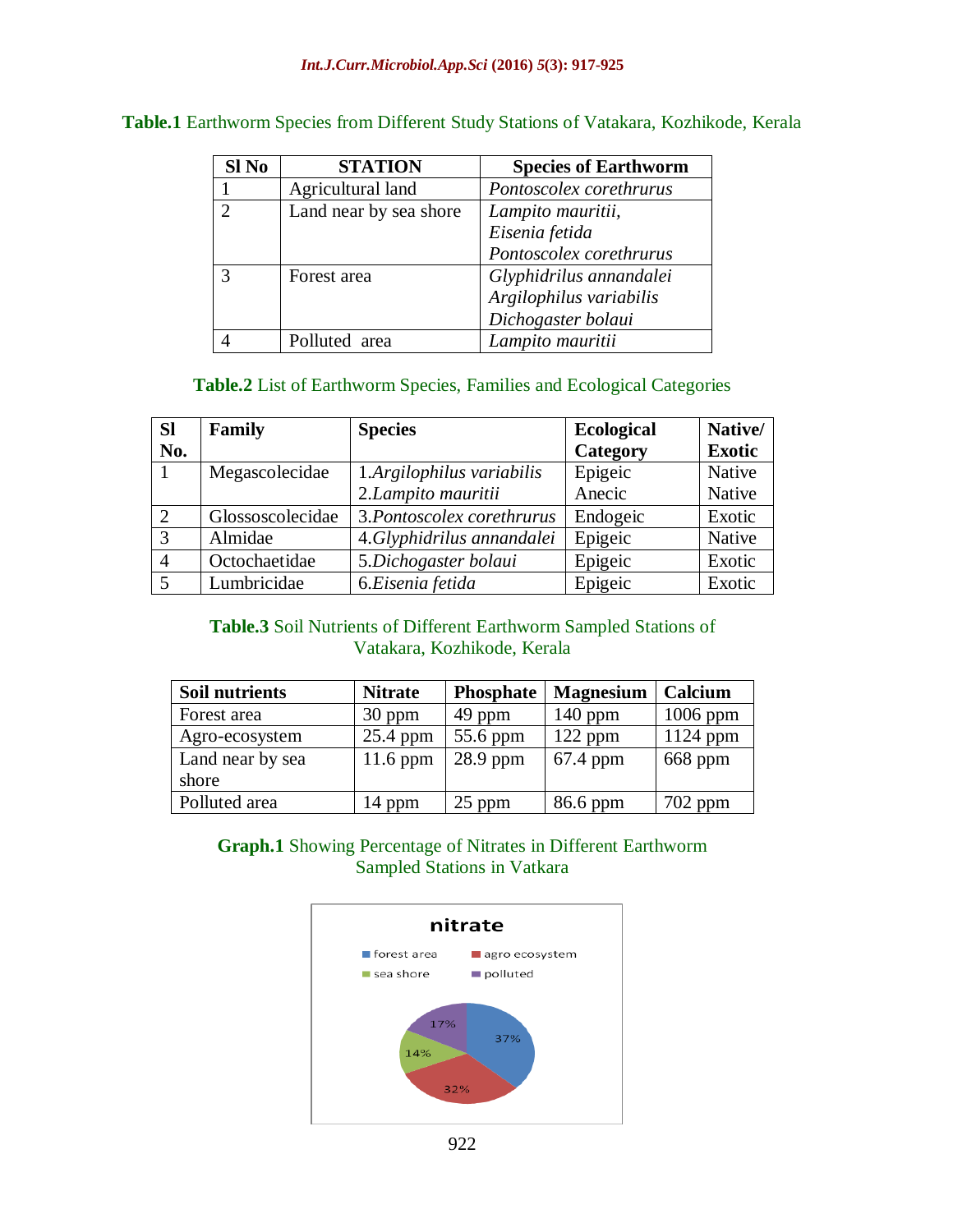**Graph.2** Showing the Percentage of Phosphate in Different Earthworm Sampled Stations in the Vatakara, Kozhikode, Kerala







**Graph.4** Showing Percentage of Calcium in Different Earthworm Sampled Stations in Vatakara

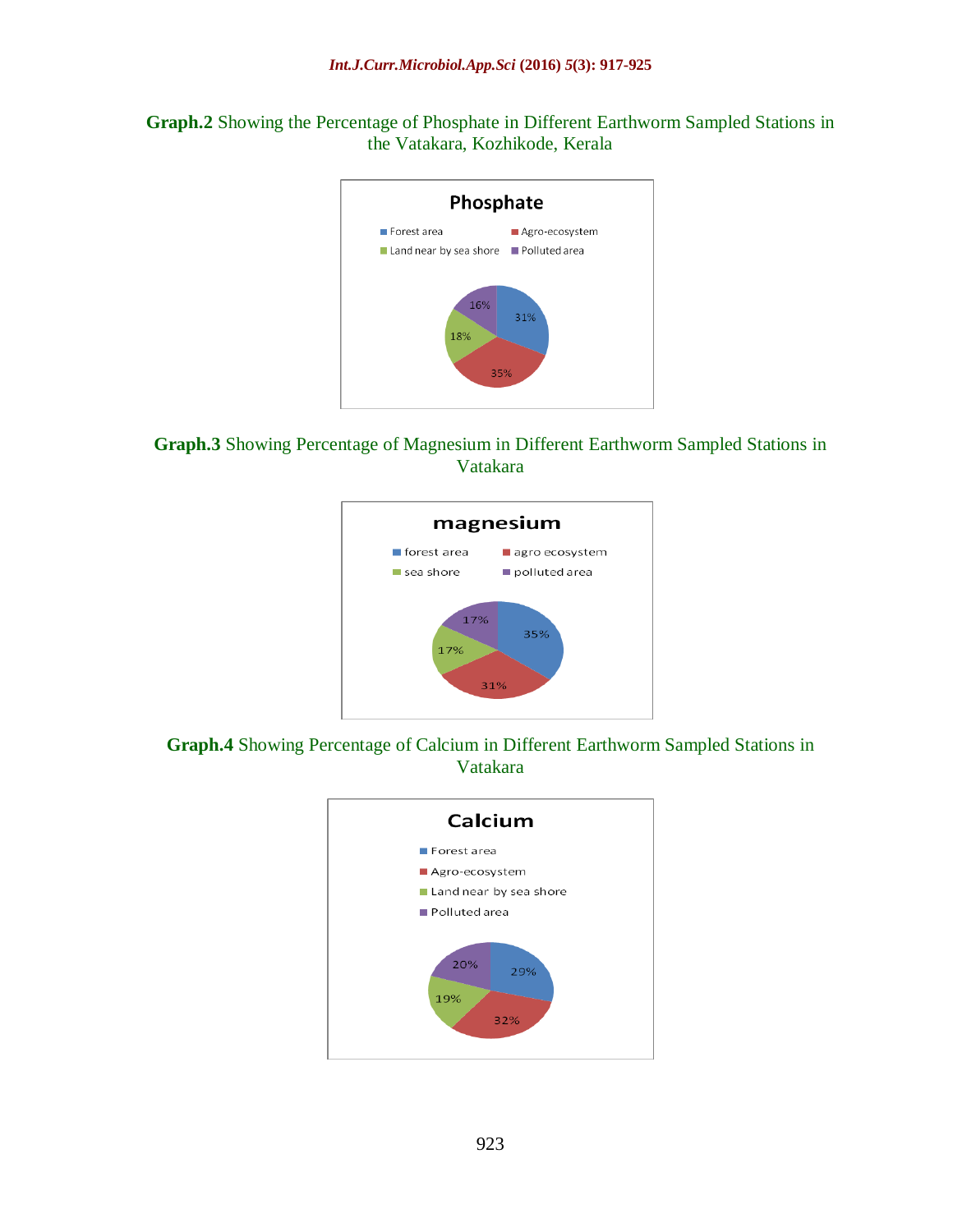

**MAP 1 SHOWING STUDY AREA** 

The phosphate provides plants with a means of using the energy harnessed by photosynthesis to drive its metabolism. A deficiency of this nutrient can lead to impaired vegetative growth, week root systems etc. in plants. In the present study the high level of phosphate contents has found in agro ecosystem and also in the forest area. But in other two areas only minimum level of phosphate was found.

The magnesium were found to be more in the forest ecosystem and low amount in the polluted area. Magnesium acts together with phosphorous to drive plant metabolism and is part of chlorophyll, a vital substance for photosynthesis.

Regarding the analysis of calcium the result showed that maximum amount of calcium was found in the agro ecosystem and low amount of calcium were found in the land near by sea shore. The calcium is essential for the proper functioning of plant cell walls as well as the membranes.

There are six different species belonging to five family have been observed in the four different stations of Vatakara, Kozhikode, Kerala. In which forest area contains 3 different species of earthworms namely *Glyphidrilus annandali, ?Argilophilus variabilis,* and *Dichogaster bolaui.* The soil analysis result of this region showed that presence of high amount of soil nutrients when compared to other regions. This may